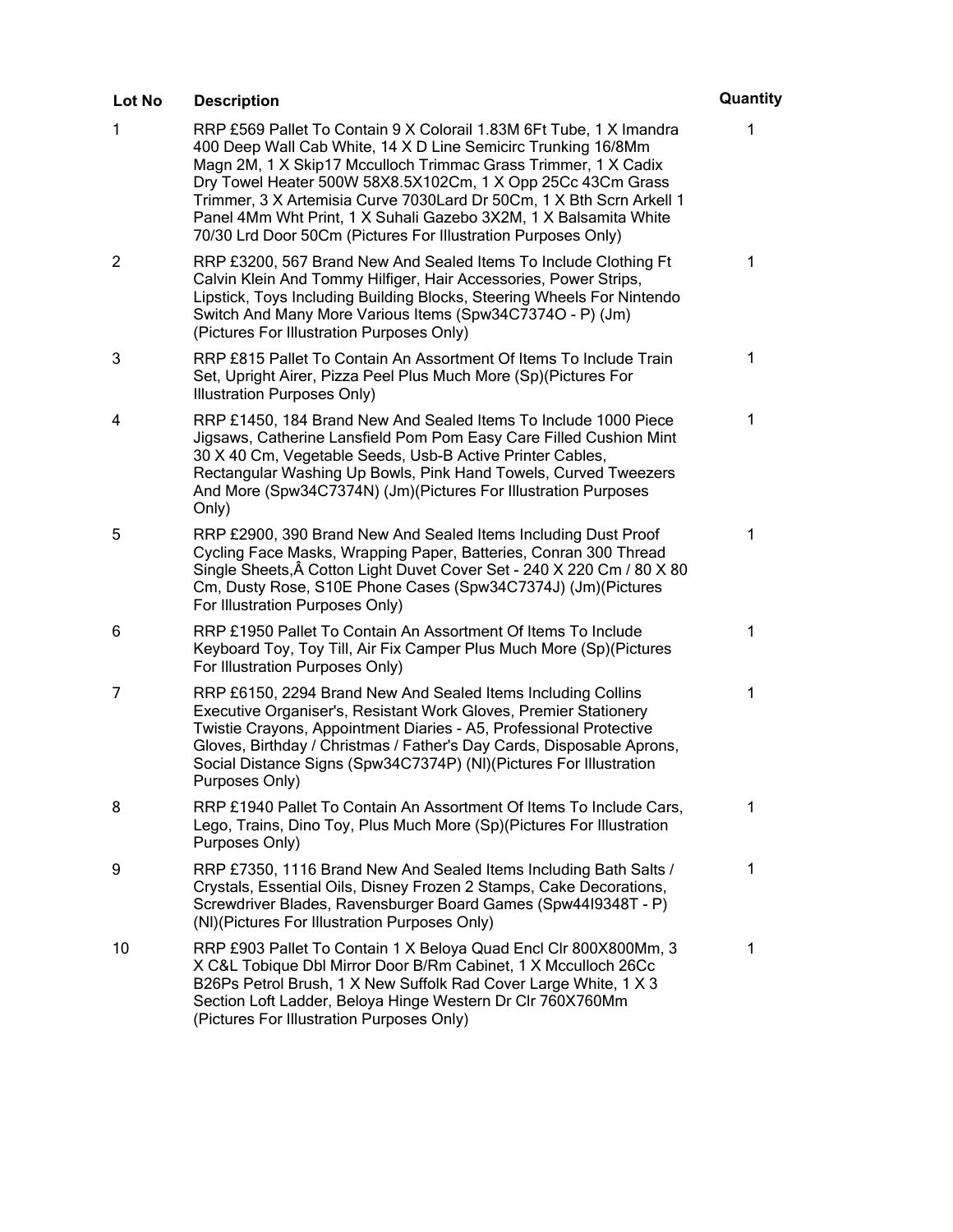| Lot No | <b>Description</b>                                                                                                                                                                                                                                                                                                                       | Quantity |
|--------|------------------------------------------------------------------------------------------------------------------------------------------------------------------------------------------------------------------------------------------------------------------------------------------------------------------------------------------|----------|
| 11     | RRP £3750, 505 Brand New And Sealed Items Including Mop Buckets -<br>Green, Birthday Balloons, Cellophane Sheets, Brown Florist Wire,<br>Forage Hats, Pop Art Numbers, Knitting Needles (Spw40U7949O) (NI)<br>(Pictures For Illustration Purposes Only)                                                                                  | 1        |
| 12     | RRP £1530 Pallet To Contain An Assortment Of Items To Include Toy<br>Car, Trolley, Floor Puzzle, Plus Much More (Sp) (Pictures For Illustration<br>Purposes Only)                                                                                                                                                                        | 1        |
| 13     | RRP £1140 Pallet To Contain An Assortment Of Items To Include<br>Christmas Lights, Christmas Tree, Toys, Plus Much More (Sp)(Pictures<br>For Illustration Purposes Only)                                                                                                                                                                 | 1        |
| 14     | RRP £5,645 Pallet To Contain 1088 X Brand New And Sealed Items To<br>Include Halloween Kids Party Games/ Stickers/ Cards/ Decoration,<br>Face Masks For Skiing/ Cycling, Star Wars Mugs, New York Puzzles<br>And More Spw42H1931G (Jm)(Pictures For Illustration Purposes Only)                                                          | 1        |
| 15     | RRP £1170 Pallet To Contain An Assortment Of Items To Include Tea<br>Towel, Lamp, Pendant Shade, Plus Much More (Sp)(Pictures For<br>Illustration Purposes Only)                                                                                                                                                                         | 1        |
| 16     | RRP £7350- Pallet To Contain 1029 Brand New And Sealed Party<br>Decorations, Computer Accessories, Star Wars Mugs, Boxing Gloves,<br>Cycling Masks, Banners And Much More (Jm) Spsrl11Cncp( Pictures<br>Are For Illustration Purposes)                                                                                                   | 1        |
| 17     | RRP-£1200 Brand New And Sealed Toys From Bonaza, Labels 57X32<br>Mm Roll800, Ac/Dc Model Kits, Party Decoration, Cycling Masks,<br>Padded Envelopes, Halloween Accessories And Much<br>More Spw38M5676Q( Pictures Are For Illustration Purposes)                                                                                         | 1        |
| 18     | RRP- £2650 Pallet To Contain 528 Brand New And Sealed 178 X Star<br>Wars Mugs, 171 X Halloween Kids Quiz's, 85 X Party Banners In Packs<br>Of 6, 90 X Somby Vet Sets, 3 X Reindeer Caps And 1 X Doll (Jm)<br>Spw38M5714I( Pictures Are For Illustration Purposes)                                                                        | 1        |
| 19     | RRP- £8650 Pallet To Contain 2367 X Brand New And Sealed 1162 X<br>Gp High Voltage 23Ae Battery Packs Of 5, Star Wars Mugs, Dolls,<br>Christmas Novelty Items, Boxing Gloves 12 Oz, Origami Kits,<br>Halloween Party And De Oration Items And Many More (Jm)<br>Spw32A7923D( Pictures Are For Illustration Purposes)                     | 1        |
| 20     | RRP £300 Lot To Contain 5X Need Of Attention Mattresses (Aj)<br>(Pictures For Illustration Purposes Only)                                                                                                                                                                                                                                | 1        |
| 21     | RRP £300 Lot To Contain 8X Need Of Attention Mattresses (Aj)<br>(Pictures For Illustration Purposes Only)                                                                                                                                                                                                                                | 1        |
| 22     | RRP £300 Lot To Contain 5X Need Of Attention Mattresses (Aj)<br>(Pictures For Illustration Purposes Only)                                                                                                                                                                                                                                | 1        |
| 23     | Brand New And Sealed (2752 Items) Giotto 71400 Turbo Colouring<br>Fine Tip Pens, Box Of 12, Intense Vibrant Colours, Collins Essential A5<br>Day To Page 2022 Diary - Green, A4 Lever Arch Files, Address Labels,<br>Track And Trace Signs, Health Signs, Christmas Cards<br>(Spw34Q4796T) (NI)(Pictures For Illustration Purposes Only) | 1        |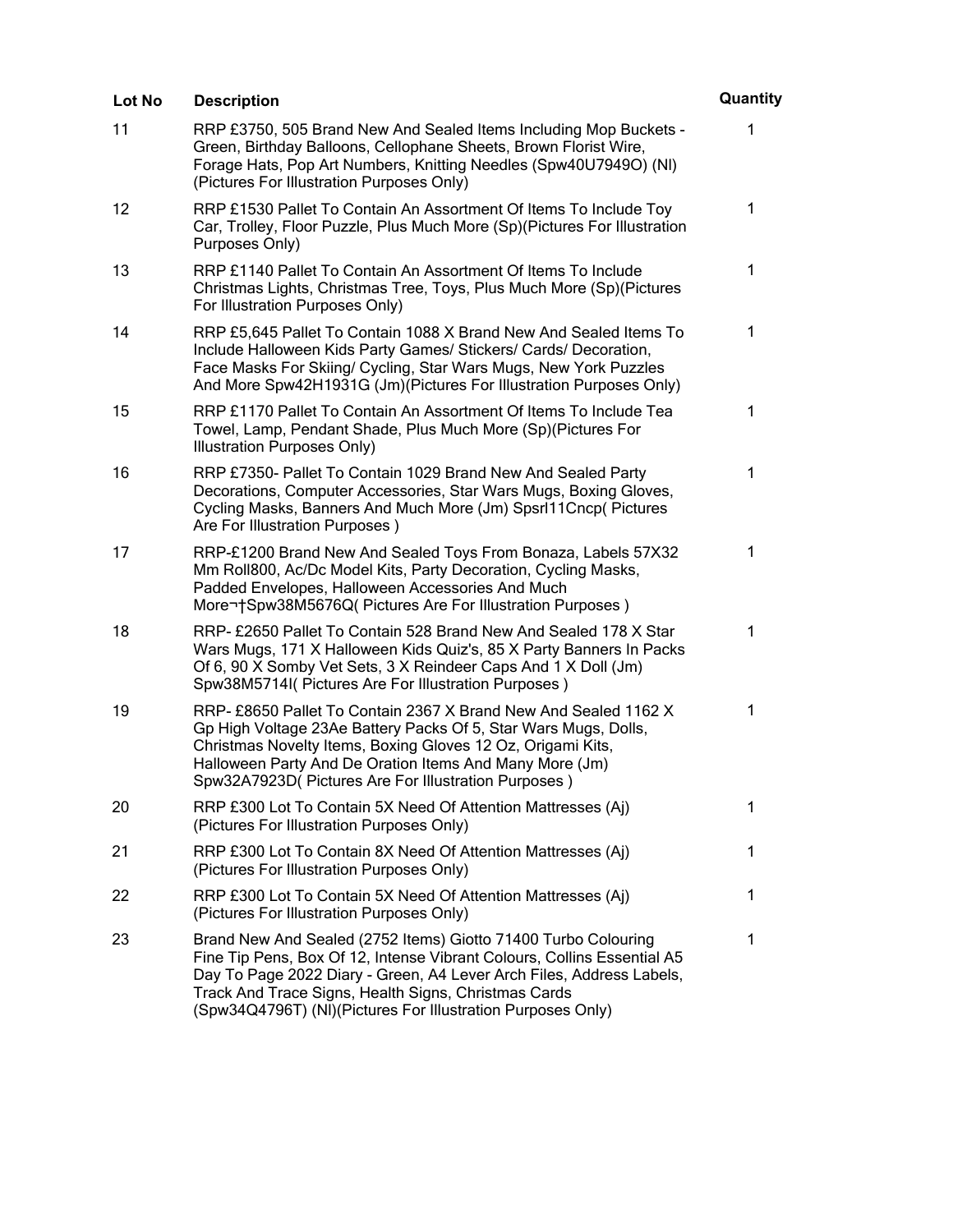| Lot No | <b>Description</b>                                                                                                                                                                                                                                                                                                                                                                                                                             | Quantity |
|--------|------------------------------------------------------------------------------------------------------------------------------------------------------------------------------------------------------------------------------------------------------------------------------------------------------------------------------------------------------------------------------------------------------------------------------------------------|----------|
| 24     | Brand New And Sealed (1226 Items) Bc Battery Controller<br>700Bcs5000Puk Charger And & Beck Bfc1124 Activated Carbon Filter,<br>Ignition Lead, Assorted Colour Notebooks, Sequins, Pom Poms Kits, Air<br>And Oil Filters, Graph Pads, Christmas / Birthday Cards, Track And<br>Trace Signs (Spw34Q4796R) (NI)(Pictures For Illustration Purposes<br>Only)                                                                                      | 1        |
| 25     | Brand New And Sealed (707 Items) Content By Conran 300 Thread<br>Count Modal Single Flat Sheet White, Mountain Man Shampoo For<br>Synthetic Hair 200MI, Wooden Building Sets, Ink Cartridges, Pencil<br>Cases, Rubber Bands, Notebooks, 7 Litre Sweet Boxes, Yogurts Ice<br>Boxes, Clothing Repair Kits, Greeting Cards For Occasions, Pillows,<br>Yarn, iPhone / Samsung Cases (Spw44D9802L) (NI)(Pictures For<br>Illustration Purposes Only) | 1        |
| 26     | Brand New And Sealed (2837 Items) Brentford's Teddy Fleece Duvet<br>Cover With Pillow Case Thermal Fluffy Warm Soft Bedding Set, Blush<br>Pink - Single, 7Th Heaven Green Tea Face Masks, Recipe For Me<br>Deodorant Sets, Revolution Rose Lipsticks, Face Coverings, Ribbons<br>(Spw0X77429C) (NI)(Pictures For Illustration Purposes Only)                                                                                                   | 1        |
| 27     | Brand New And Sealed (476 Items) Click Acrylic V-Neck Sweater Black<br>M,2Work 2W04301 Socket Mop, Py Smooth, 12 Oz, Red (Pack Of 10),<br>Guitar Strings, Jigsaw, Greeting Cards, Warning Signs, Halloween<br>Gummy Mix Cartons, Office Supplies (Spw34Q4796S) (NI)(Pictures For<br>Illustration Purposes Only)                                                                                                                                | 1        |
| 28     | Brand New And Sealed (714 Items) Clair De Lune Marshmallow Baby<br>Blanket 100% Super Soft Polyester, Pram/Moses Basket (90 X 70 Cm)<br>White, Performance Flat Bit, Metal Waste Bins, Nail Scissors, Nivea<br>Shower Gels, Ink Cartridges, Face Coverings, Targus Laptop Bags,<br>Samsung Phone Cases (Spw0E32709S) (NI)(Pictures For Illustration<br>Purposes Only)                                                                          | 1        |
| 29     | Brand New And Sealed (270 Items) Alpina Lyron Black VI, Amazon<br>Basics Pet Cooling Mat, Small, 30 X 40 Cm, Knitting Kits, Duvet Cover<br>And Pillow Sets, Selection Of Make- Up, Samsung Phone Cases, Laser<br>Cartridges (Spw0X77635X) (NI)(Pictures For Illustration Purposes Only)                                                                                                                                                        | 1        |
| 30     | Brand New And Sealed (525 Items) Brentford's Teddy Fleece Duvet<br>Cover With Pillow Case Thermal Fluffy Warm Cosy Soft Bedding Set,<br>Latte Beige, Double, Ethernet Network Patch Cables, Woman Soccer<br>Jigsaw Puzzles, Face Coverings, Signs, Make-Up, Arts And Crafts<br>(Spw38W5896N) (NI)(Pictures For Illustration Purposes Only)                                                                                                     | 1        |
| 31     | Brand New And Sealed (1052 Items) Go Inks E-713 Ink Cartridge<br>Magenta To Replace Epson T0713 Compatible/Non-Oem For Epson<br>Stylus Printers, A4 Arch Files, Manager Diaries, Kids Crafts, Greeting<br>Cards, Warning Signs (Spw0E32708L) (NI)(Pictures For Illustration<br>Purposes Only)                                                                                                                                                  | 1        |
| 32     | Brand New And Sealed (611 Items) Brentford's Teddy Fleece Duvet<br>Cover With Pillow Case Thermal Fluffy Warm Soft Bedding Set, Blush<br>Pink - Single, Dream Catchers, Knitting Needles, Cellophane Sheets,<br>Balloons, Cotton Face Masks (Spw34Q4796P) (NI)(Pictures For<br>Illustration Purposes Only)                                                                                                                                     | 1        |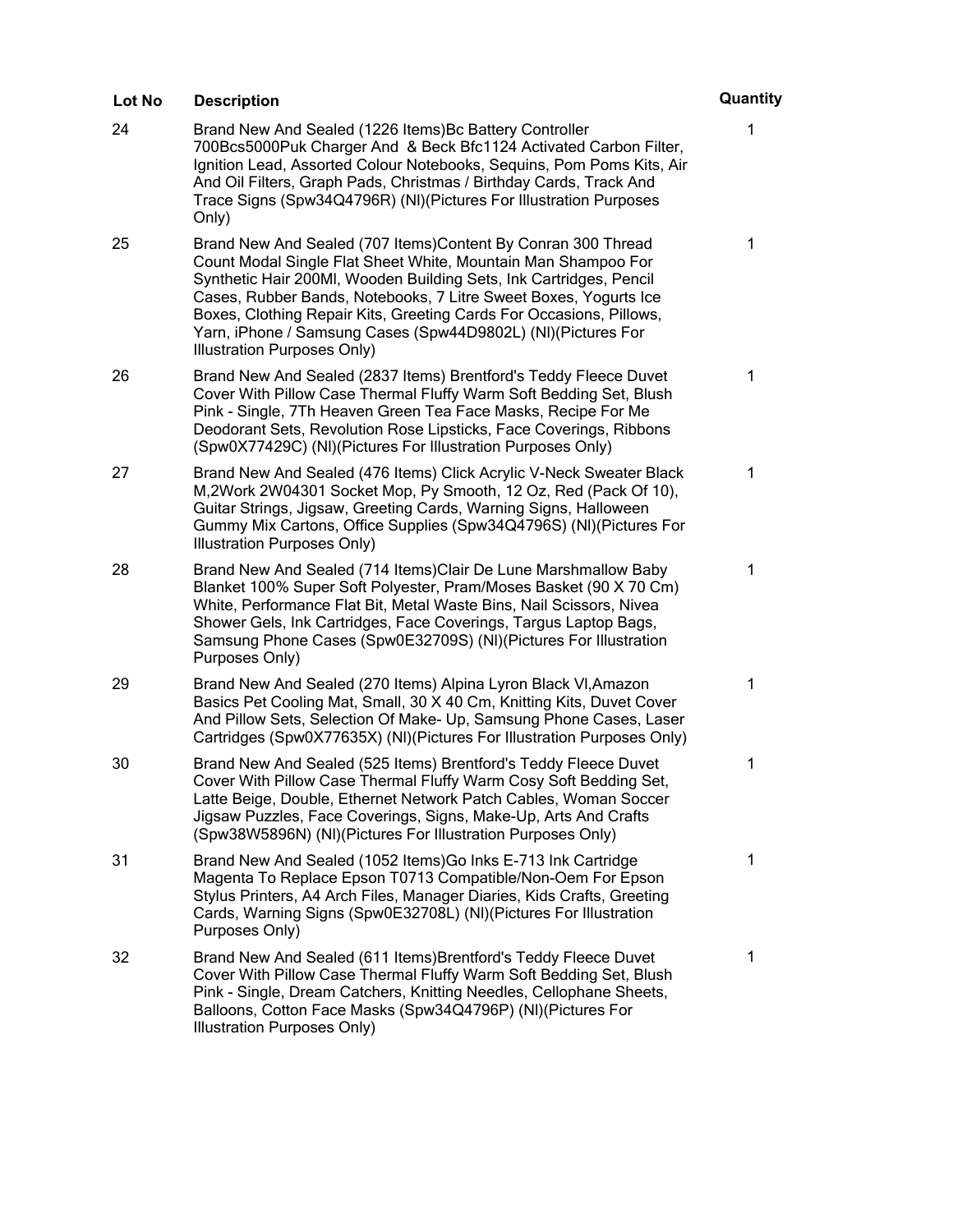| Lot No | <b>Description</b>                                                                                                                                                                                                                                                                             | Quantity    |
|--------|------------------------------------------------------------------------------------------------------------------------------------------------------------------------------------------------------------------------------------------------------------------------------------------------|-------------|
| 33     | Brand New And Sealed (205 Items) Babyline Beauty Girl Handbags,<br>Bamboom Newborn Gift Sets, Bimbi Changing Bags, Toiletry Bags,<br>Decorative Cushion Covers, Make-Up, Soap Dishes, Seat For Dolls,<br>Padlock, Bottle Opener (Spw34Q4796O) (NI)(Pictures For Illustration<br>Purposes Only) | 1           |
| 34     | Brand New And Sealed (124 Items) Clairefontaine Metric Notebook For<br>Practical Work 24 X 32 120 G White And Other Notebooks<br>(Spw34M7575T) (NI)(Pictures For Illustration Purposes Only)                                                                                                   | 1           |
| 35     | Brand New And Sealed (4 Items) Febi Bilstein 38359 Brake Disc, Pack<br>Of One And Drawer With Rails (Spw29H9378L) (NI)(Pictures For<br>Illustration Purposes Only)                                                                                                                             | $\mathbf 1$ |
| 36     | Brand New And Sealed (39 Items) Jantex Gd831 Premium Toilet Roll,<br>White (Pack Of 40), Single Sheet, Desk Mat, Signs (Spw0F21495G)<br>(NI)(Pictures For Illustration Purposes Only)                                                                                                          | 1           |
| 37     | Brand New And Sealed (137 Items) Baldwin Pa2456 Axial Seal Air Filter<br>Elements, Baldwin Pkg401 Filter Wrench Filter, Trays, Bowls, Warning /<br>Caution Signs (Spw0F21495A) (NI)(Pictures For Illustration Purposes<br>Only)                                                                | 1           |
| 38     | Brand New And Sealed (97 Items) Chicco - My First Playmat Rugs,<br>Clothes Rail - White, Star Wars Wall Art, Gymsacks, Power Extensions<br>(Spw29H9378M) (NI)(Pictures For Illustration Purposes Only)                                                                                         | 1           |
| 39     | Brand New And Sealed (39 Items) Jantex Gd831 Premium Toilet Roll,<br>White (Pack Of 40), Drawing Paper, Desk Mats, Social Distancing Signs<br>(Spw29H9378Q) (NI)(Pictures For Illustration Purposes Only)                                                                                      | 1           |
| 40     | Brand New And Sealed (37 Items) Jantex Gd831 Premium Toilet Roll,<br>White (Pack Of 40), Drawing Paper, Social Distancing Signs<br>(Spw0F21495C) (NI)(Pictures For Illustration Purposes Only)                                                                                                 | 1           |
| 41     | Brand New And Sealed (14 Items) Car Mats (Spw29H9378K) (NI)<br>(Pictures For Illustration Purposes Only)                                                                                                                                                                                       | 1           |
| 42     | Brand New And Sealed (42 Items) Jantex Gd831 Premium Toilet Roll,<br>White (Pack Of 40), Arts And Crafts - Drawing Paper, Social Distance<br>Signs (Spw29H9378R) (NI)(Pictures For Illustration Purposes Only)                                                                                 | 1           |
| 43     | Brand New And Sealed (163 Items) Fiesta GI090-1 Palm Leaf Plate,<br>Round, 250 Mm, St Johns Ambulance Disposable Aprons<br>(Spw34M7575V) (NI)(Pictures For Illustration Purposes Only)                                                                                                         | 1           |
| 44     | Brand New And Sealed (46 Items) Covid / Warning / Caution Signs<br>(Spw0F21494Z) (NI)(Pictures For Illustration Purposes Only)                                                                                                                                                                 | 1           |
| 45     | Brand New And Sealed (42 Items) Stiebel Eltron 227153 Wall Mounting<br>Set Acp 24, Wide Jaw 10 Litres, Urban Garment Bags, Ochre Eyelet<br>Curtains, Pendant Lamp, Baby Carrier, Children's Wallpaper,<br>(Spw01D6492G) (NI)(Pictures For Illustration Purposes Only)                          | 1           |
| 46     | Brand New And Sealed (38 Items) Jantex Gd831 Premium Toilet Roll,<br>White (Pack Of 40), Office Supplies, Social Distance Signs<br>(Spw29H9378S) (NI)(Pictures For Illustration Purposes Only)                                                                                                 | 1           |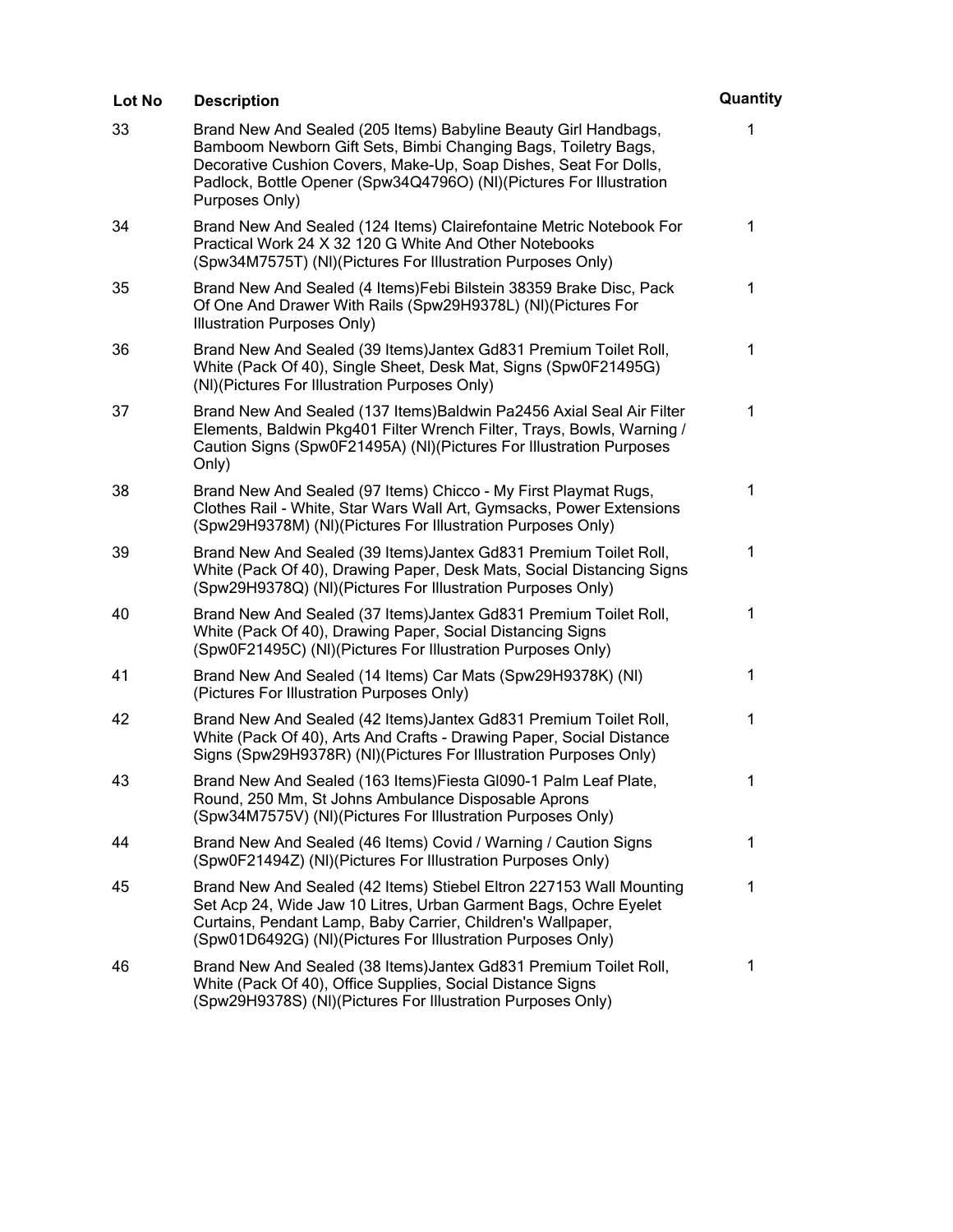| Lot No | <b>Description</b>                                                                                                                                                                                                                       | Quantity     |
|--------|------------------------------------------------------------------------------------------------------------------------------------------------------------------------------------------------------------------------------------------|--------------|
| 47     | Brand New And Sealed (44 Items) Jantex Gd831 Premium Toilet Roll,<br>White (Pack Of 40), Drawstring Bags, Fiesta Palm Leaf Plates, Durable<br>Desk Mat, Coronavirus Signs (Spw34M7575U) (NI)(Pictures For<br>Illustration Purposes Only) | 1            |
| 48     | RRP £1320 Pallet To Contain Items To Include Fake Flowers Window<br>Cleaning Kit Mirrors Plus Much More (Sp)(Pictures For Illustration<br>Purposes Only)                                                                                 | $\mathbf{1}$ |
| 49     | RRP £830 Pallet To Contain Household And Garden Items To Include<br>Radiators Flooring Clothing Line Plus Much More (Sp)(Pictures For<br>Illustration Purposes Only)                                                                     | $\mathbf{1}$ |
| 50     | RRP £1060 Pallet To Contain Household Items To Include Pillows<br>Lights Hoover's Plus Much More (Sp)(Pictures For Illustration Purposes<br>Only)                                                                                        | 1            |
| 51     | RRP £900 Pallet To Contain 4X Findel Education Compact Kitchens (1<br>Box Is Opened)(Part Lots 3 Of 3) (Sp)(Pictures For Illustration Purposes<br>Only)                                                                                  | $\mathbf 1$  |
| 52     | RRP £810 Pallet To Contain Assorted Items To Include Hammock Kids<br>Clothing Toys Plus Much More (Sp)(Pictures For Illustration Purposes<br>Only)                                                                                       | $\mathbf{1}$ |
| 53     | RRP £740 Pallet To Contain Assorted Items To Include Cooker Fan<br>Lights Plant Pot Plus Much More (Sp) (Pictures For Illustration Purposes<br>Only)                                                                                     | $\mathbf{1}$ |
| 54     | RRP £11550 Pallet To Contain Assorted Items To Include 11X Boxes<br>Of Hand Sanitizer (Sp)(Pictures For Illustration Purposes Only)                                                                                                      | 1            |
| 55     | RRP £11550 Pallet To Contain Assorted Items To Include 11X Boxes<br>Of Hand Sanitizer (Sp)(Pictures For Illustration Purposes Only)                                                                                                      | $\mathbf 1$  |
| 56     | RRP £11550 Pallet To Contain Assorted Items To Include 11X Boxes<br>Of Hand Sanitizer (Sp)(Pictures For Illustration Purposes Only)                                                                                                      | $\mathbf 1$  |
| 57     | RRP £11550 Pallet To Contain Assorted Items To Include 11X Boxes<br>Of Hand Sanitizer (Sp)(Pictures For Illustration Purposes Only)                                                                                                      | $\mathbf{1}$ |
| 58     | RRP £13650 Pallet To Contain Assorted Items To Include 13X Boxes<br>Of Hand Sanitizer (Sp)(Pictures For Illustration Purposes Only)                                                                                                      | $\mathbf{1}$ |
| 59     | RRP £750 Pallet To Contain Assorted Items To Include Foot Stool<br>Swing Chair Mirror Plus Much More (Sp)(Pictures For Illustration<br>Purposes Only)                                                                                    | 1            |
| 60     | RRP £640 Pallet To Contain Assorted Items To Include Floor Lamps,<br>Office Chairs Plus Much More (Sp)(Pictures For Illustration Purposes<br>Only)                                                                                       | $\mathbf 1$  |
| 61     | RRP £860 Pallet To Contain Assorted Items To Include Lights, Shades,<br>Mats, Rug, Plus Much More (Sp)(Pictures For Illustration Purposes<br>Only)                                                                                       | $\mathbf 1$  |
| 62     | RRP £965 Pallet To Contain Assorted Items To Include Mattress<br>Protector, Window Vac, Towel, Plus Much More (Sp)(Pictures For<br>Illustration Purposes Only)                                                                           | 1            |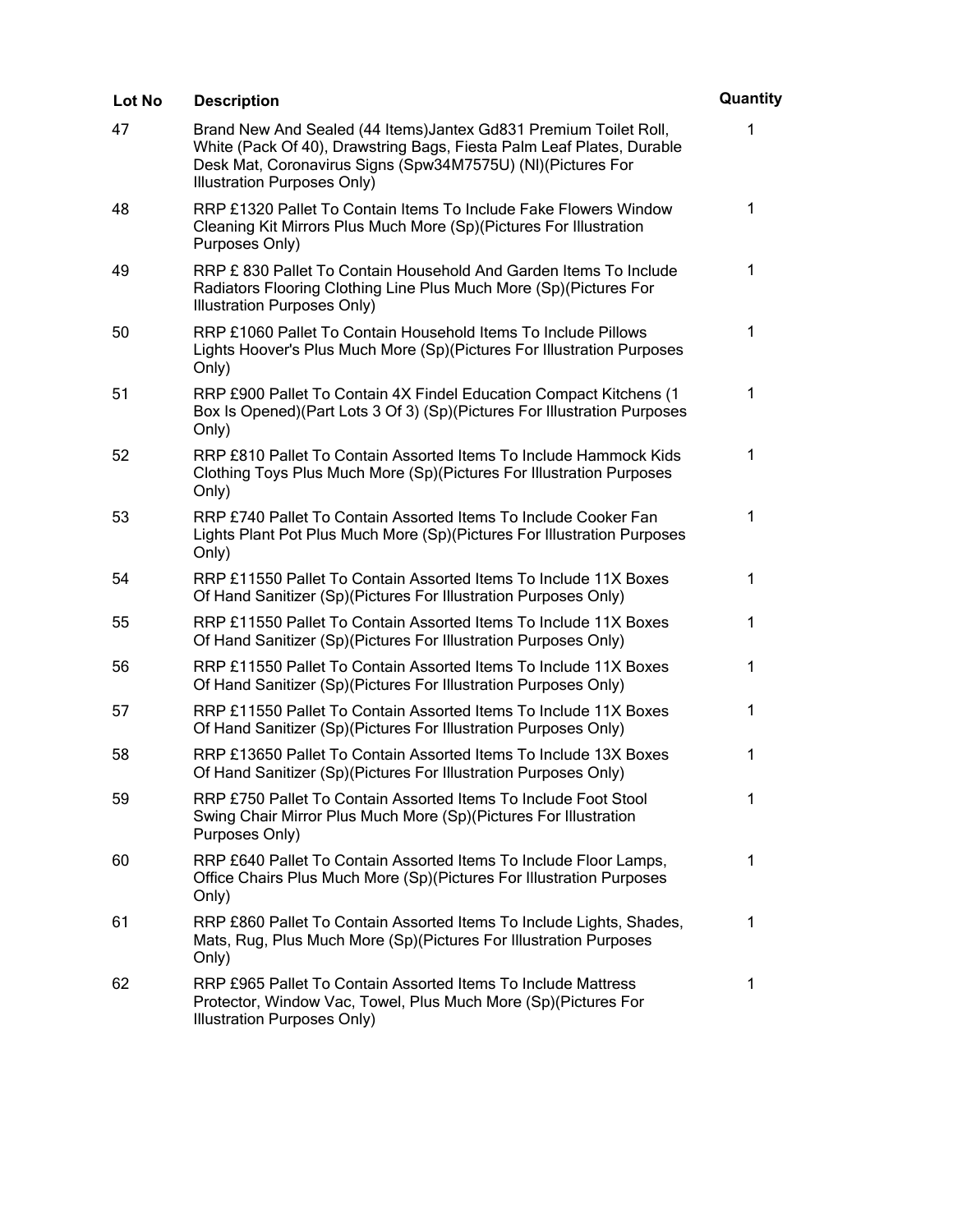| Lot No | <b>Description</b>                                                                                                                                                                                        | Quantity     |
|--------|-----------------------------------------------------------------------------------------------------------------------------------------------------------------------------------------------------------|--------------|
| 63     | RRP £1500 Pallet To Contain Assorted Items To Include Plastic Combs<br>Tiggy Math Past Times Timeline Plus Much More(For More Details<br>Refer To Pictures) (Sp)(Pictures For Illustration Purposes Only) | 1            |
| 64     | RRP £850 Pallet To Contain Assorted Items To Include Bath Tub<br>Heated Airer Plus Much More(For More Details Refer To Pictures) (Sp)<br>(Pictures For Illustration Purposes Only)                        | 1            |
| 65     | RRP £600 Pallet To Contain Assorted Items To Include Cot Bed Plus<br>Much More(For More Details Refer To Pictures) (Sp)(Pictures For<br>Illustration Purposes Only)                                       | $\mathbf{1}$ |
| 66     | RRP £600 Pallet To Contain Assorted Items To Include Lights, Shades,<br>Wallpaper Plus Much More(For More Details Refer To Pictures) (Sp)<br>(Pictures For Illustration Purposes Only)                    | $\mathbf 1$  |
| 67     | RRP £1500 Pallet To Contain Assorted Items To Include Bed Frames,<br>Wardrobe Plus Much More (Sp)(Pictures For Illustration Purposes Only)                                                                | 1            |
| 68     | RRP £650 Pallet To Contain Assorted Items To Include Mirror, Blanket,<br>Oven Shelves, Plus Much More (Sp)(Pictures For Illustration Purposes<br>Only)                                                    | $\mathbf{1}$ |
| 69     | RRP £650 Pallet To Contain Assorted Items To Include Single Bed(Part<br>Lot) Cot(Part Lot) Plus Much More (Sp)(Pictures For Illustration<br>Purposes Only)                                                | 1            |
| 70     | RRP £820 Pallet To Contain Assorted Items To Include Cot Mattress,<br>Blankets, Lights, Plus Much More (Sp)(Pictures For Illustration<br>Purposes Only)                                                   | 1            |
| 71     | RRP £940 Pallet To Contain Assorted Items To Include Light, Fan,<br>Clothing Rack, Plus Much More (Sp)(Pictures For Illustration Purposes<br>Only)                                                        | 1            |
| 72     | RRP £745 Pallet To Contain Assorted Items To Include Light, Mouse<br>Pads, Clothing Rack, Plus Much More (Sp)(Pictures For Illustration<br>Purposes Only)                                                 | 1            |
| 73     | RRP £1100 Pallet To Contain Assorted Items To Include Counter Top<br>Cooker, Bed Frame, Parasol, Plus Much More (Sp)(Pictures For<br>Illustration Purposes Only)                                          | 1            |
| 74     | RRP £680 Pallet To Contain Assorted Items To Include Lamp, Shoe<br>Rack, Bathroom Splitter, Plus Much More (Sp)(Pictures For Illustration<br>Purposes Only)                                               | 1            |
| 75     | RRP £600 Pallet To Contain Assorted Items To Include Kids Play<br>House, Moses Basket, Plus Much More (Sp)(Pictures For Illustration<br>Purposes Only)                                                    | 1            |
| 76     | RRP £660 Pallet To Contain Assorted Items To Include Clothing Rack<br>Mirror Plus Much More (Sp)(Pictures For Illustration Purposes Only)                                                                 | 1            |
| 77     | RRP £1000 Pallet To Contain Assorted Items To Include Fitness Mat,<br>Union Jack Car Kit, Shoes, Plus Much More (Sp)(Pictures For<br>Illustration Purposes Only)                                          | 1            |
| 78     | RRP £1530 Pallet To Contain Assorted Items To Include Kids Toys,<br>Bed Sheets, Clothes, Ironing Board, Plus Much More (Sp)(Pictures For<br>Illustration Purposes Only)                                   | 1            |